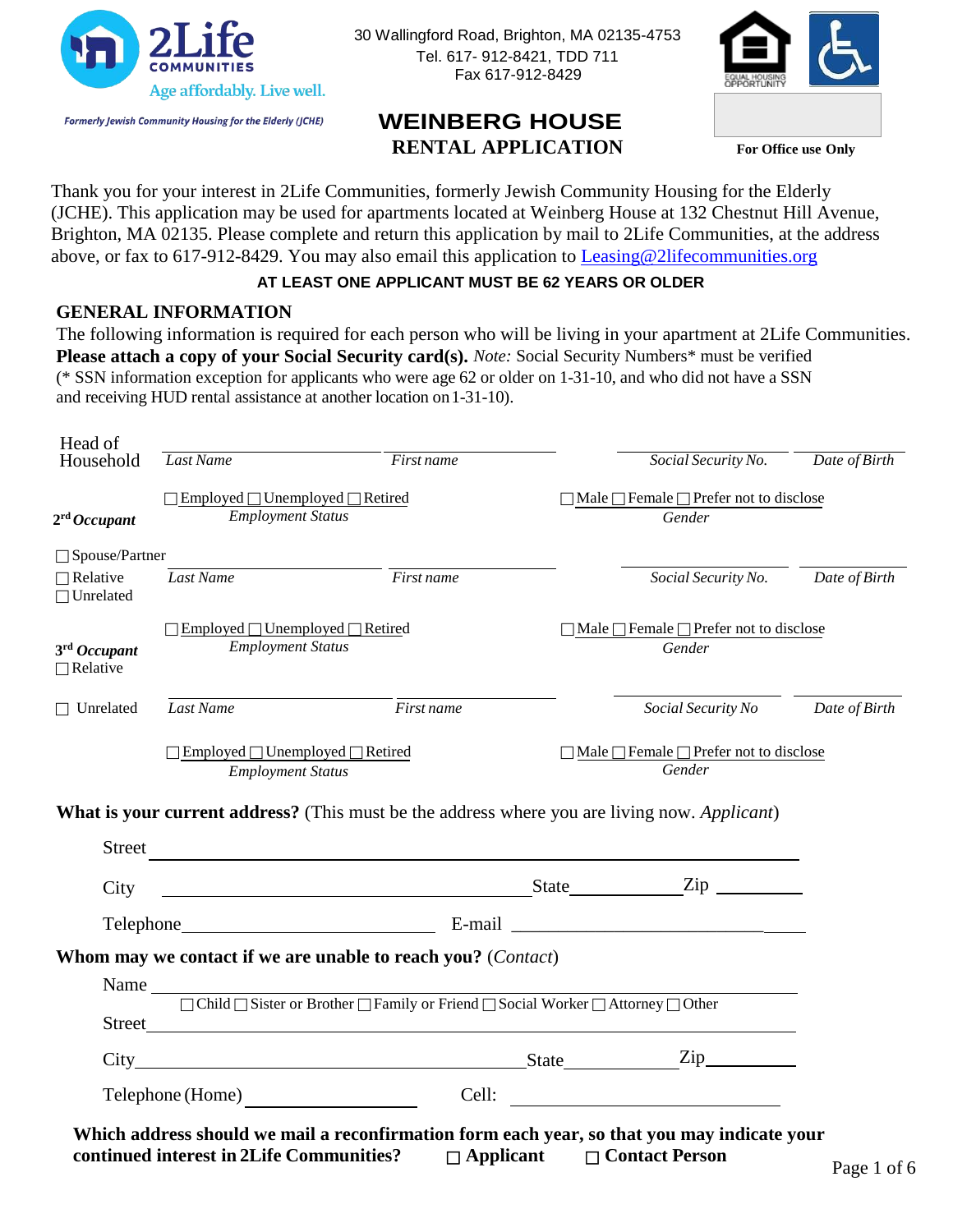### **INCOME ELIGIBILITY**

### ANNUAL INCOME WORKSHEET

This worksheet will assist you in estimating your total **gross annual income**.

If this application is for more than one person, please include financial information for all applicants.

Determine the total annual GROSS income from every source. In the case of monthly payments, such as social security, multiply by 12, and enter that amount in the "per year" column. (*"*Income from assets" includes interest earned on bank accounts, income from stocks, bonds and mutual funds and value of whole life insurance.)

#### **Total Estimate Annual Income:**

| <b>SOURCE OF INCOME</b>                         | <b>TOTAL PER YEAR</b> |
|-------------------------------------------------|-----------------------|
| Social Security (before Medicare deductions)    |                       |
| S.S.I.                                          |                       |
| Pension (include foreign pension if any)        |                       |
| Salary (before taxes and other deductions)      |                       |
| Other Income                                    |                       |
| Income from Assets (see below to calculate this | $**$                  |
| amount)                                         |                       |
| TOTAL ESTIMATED GROSS ANNUAL INCOME             |                       |

#### **Income From Assets:**

| <b>Source of Income</b>                                                                              | <b>Total</b><br>Worth | <b>Interest</b><br>Rate | <b>Interest or Income</b><br><b>Received Annually</b>               |
|------------------------------------------------------------------------------------------------------|-----------------------|-------------------------|---------------------------------------------------------------------|
| <b>Bank Account Balances</b>                                                                         |                       |                         |                                                                     |
| (Specify Accounts)                                                                                   |                       | $\%$<br>$\%$            |                                                                     |
| Current value of Investments,                                                                        |                       |                         |                                                                     |
| Including stocks, bonds, cds, money                                                                  |                       | $\%$                    |                                                                     |
| Market accounts, etc.                                                                                |                       | $\%$                    |                                                                     |
| Value of Real Estate owned, current<br>assessed value minus mortgage<br>balance, closing costs, etc. |                       | 0.06%<br>Imputed        |                                                                     |
|                                                                                                      |                       |                         |                                                                     |
| <b>TOTAL:</b>                                                                                        |                       |                         | $***$<br>Place this amount in the box<br>above "Income from Assets" |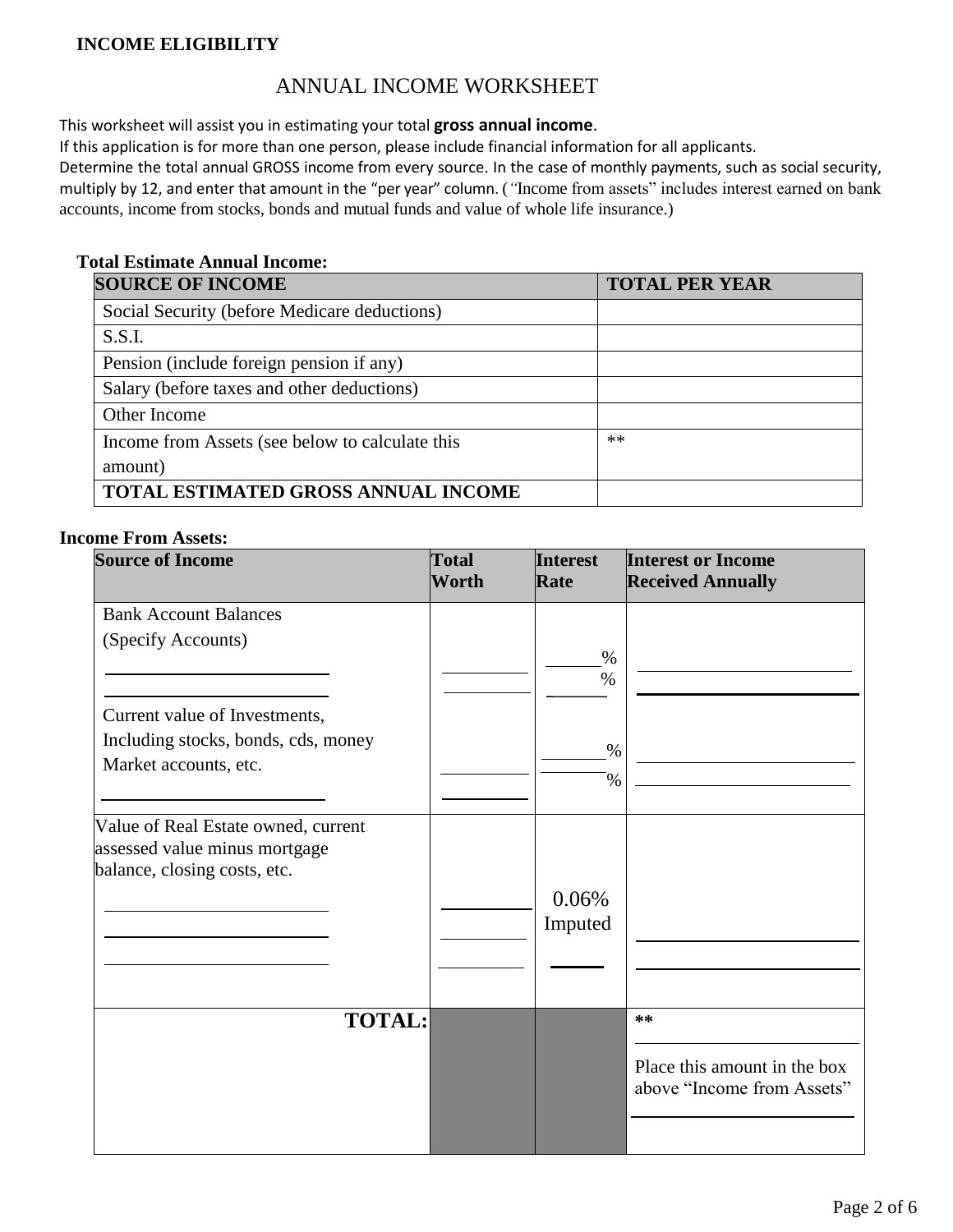#### **SUBSIDY INFORMATION:**

*Please note that Weinberg House is currently accepting applications for the LIHTC program only. This does include applicants with mobile housing vouchers. Please read the information below carefully.*

| Low Income Housing Tax Credit                                                                                                                |
|----------------------------------------------------------------------------------------------------------------------------------------------|
| <b>Monthly Rent:</b><br>One Bedroom - \$976. Includes utilities<br>or<br><b>Rent share determined by Mobile Housing</b><br>Voucher provider. |
| <b>Income Limits:</b><br>\$49,800 (one person)<br>\$56,880 (two persons)                                                                     |

HUD may adjust income limits for subsidized housing yearly. If you have questions about the subsidies, please call the Rental Office.

*We take everyone on a first-come, first-served basis and our lists are quite long. The two variables in determining when you might be offered a unit are (1) turnover rates for occupied units; and (2) acceptance rates by applicants who come to the top of the list. Both of these factors can vary significantly from year to year. As a result, it is difficult to provide predictions of when we might be contacting you.*

**LILL-C** 

#### **APARTMENT SELECTION:**

*Please check off all housing for which you wish to apply. A separate waiting list is maintained for each choice.*

|                                                                                                                                                                                                                                          | LIHIL                |
|------------------------------------------------------------------------------------------------------------------------------------------------------------------------------------------------------------------------------------------|----------------------|
| <b>1 BEDROOM UNIT</b>                                                                                                                                                                                                                    | Rent = $$976/m$ onth |
| <b>1 BEDROOM MOBILITY ACCESSIBLE UNIT</b><br>At least one person with mobility impairment in need of features for<br>units built out for accessibility. Applicants for accessible apartments<br>may also apply for a standard apartment. | Rent= \$976/month    |
| <b>1 BEDROOM SENSORY UNIT</b><br>At least one person with visual impairment in need of features that are<br>built out for sensory accessibility. Applicants for a sensory unit may also<br>apply for a standard apartment.               | Rent= \$976/month    |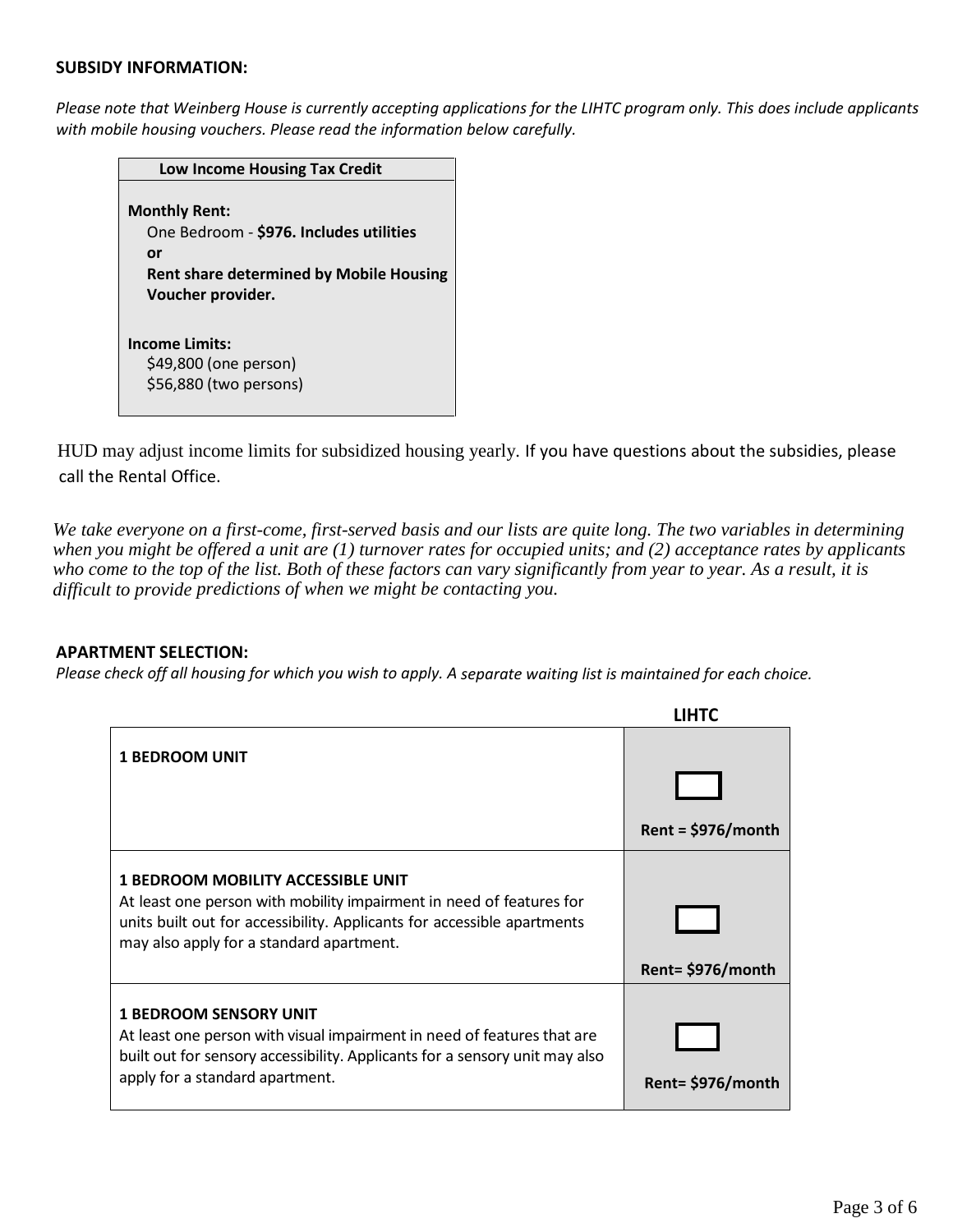## **TO BE FILLED OUT BY ALL APPLICANTS:**

| <b>HOUSING INFORMATION</b>                                                                                                                                                                                                     |                                                                                                   |
|--------------------------------------------------------------------------------------------------------------------------------------------------------------------------------------------------------------------------------|---------------------------------------------------------------------------------------------------|
| What is your current living situation? (Please check all that apply)                                                                                                                                                           |                                                                                                   |
|                                                                                                                                                                                                                                |                                                                                                   |
| I live in a home that I own.                                                                                                                                                                                                   |                                                                                                   |
| I rent an apartment                                                                                                                                                                                                            | What is your current monthly rent?                                                                |
| I live in project-based government-subsidized housing                                                                                                                                                                          |                                                                                                   |
|                                                                                                                                                                                                                                | I have a Mobile Housing Voucher (circle one): MRVP Housing Choice Voucher VASH<br>Other           |
|                                                                                                                                                                                                                                | I have other living arrangements. <b>Please describe:</b>                                         |
|                                                                                                                                                                                                                                |                                                                                                   |
| Address and the contract of the contract of the contract of the contract of the contract of the contract of the contract of the contract of the contract of the contract of the contract of the contract of the contract of th |                                                                                                   |
|                                                                                                                                                                                                                                |                                                                                                   |
|                                                                                                                                                                                                                                | Add an additional landlord address if you lived at the above residence for less than seven years: |
|                                                                                                                                                                                                                                | Tel._______________________________                                                               |
|                                                                                                                                                                                                                                |                                                                                                   |
|                                                                                                                                                                                                                                | Please provide list of all states in which any household member has resided:                      |
|                                                                                                                                                                                                                                | Have you ever been evicted from your home? Yes___No _____                                         |

### **OPTIONAL INFORMATION**

It would be helpful to us in performing our responsibilities under Fair Housing Laws if you identify yourself by one of the following designations (*check one in each category):*

| Race                                                                                   |
|----------------------------------------------------------------------------------------|
| $\Box$ White $\Box$ Black $\Box$ Asian $\Box$ Amer. Indian/Alaskan Native $\Box$ Other |

**Ethnicity**  $\Box$ Hispanic  $\Box$  Non-Hispanic

**Why do you want to move to Weinberg House?**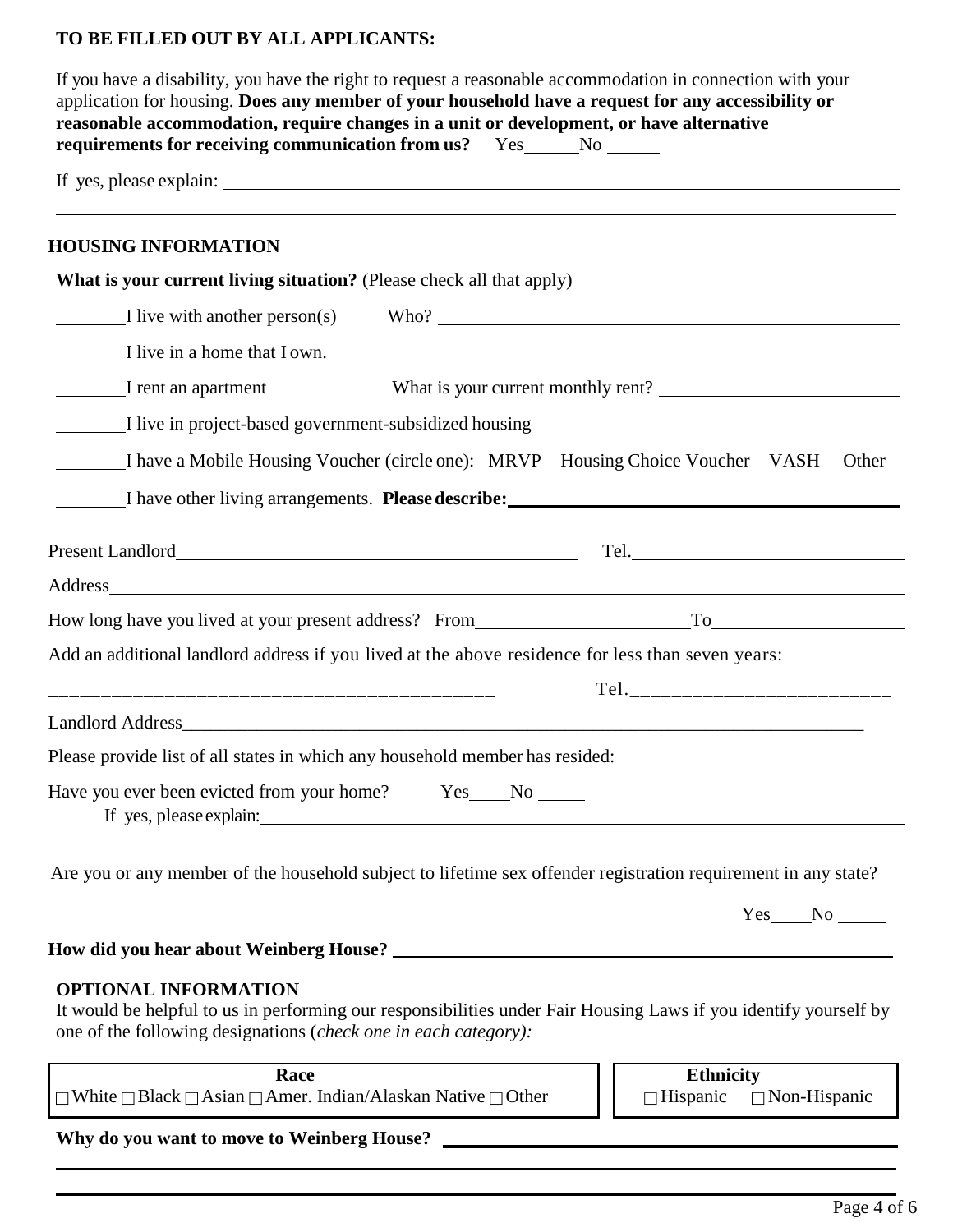*2Life Communities does not discriminate on the basis of race, color, religion, national origin, ancestry, sex, marital status, veteran status, sexual orientation, gender identity, age, familial status, or physical or mental disability, and/or the recipient of public assistance/voucher holders, in the access or admission to its programs or employment, or in its programs, activities, functions or services.*

*2Life Communities is a faith-based organization receiving federal monies providing non-sectarian housing. We may not discriminate against you on the basis of religion, religious belief, a refusal to hold a religious belief, or a refusal to attend or participate in a religious practice. We may not require you to attend or participate in any explicitly religious activities that are offered by us and any participation by you in these activities must be purely voluntary. We must separate, in time or location, any privately funded explicitly religious activities from activities supported by direct Federal financial assistance. If you object to the religious character of our organization, we must make reasonable efforts to identify and refer you to an alternative provider to which you have no such objection. You may report an organization's violations of these protections, including any denial of services or benefits, by contacting or filing a written complaint to HUD [or the intermediary, if applicable].*

### **RELEASE**

I understand that this application is not an offer of housing. I hereby certify that the information furnished on this application is true and complete, to the best of my knowledge and belief. I certify that I understand that false statements or information are punishable as applicable under State or Federal Law and may result in the cancellation of this application.

I hereby authorize 2Life Communities to obtain a consumer report, and any other information it deems necessary, for the purpose of evaluating my application. I understand that such information may be included, but is not limited to, credit history, civil and criminal information, records of arrest, rental history, employment/salary details, vehicle records, licensing records, and/or any other necessaryinformation.

**I hereby expressly release 2Life Communities, and any procurer or furnisher of information, from any liability whatsoever in the use, procurement, or furnishing of such information, and understand that my application information may be provided to various local, state and/or federal government agencies, including, without limitation, various law enforcement agencies.**

**Signed under the pains and penalties of perjury.**

**Head of Household/Applicant Date Co-Applicant Date**

*2Life Communities provides people whose primary language is not English, and as a result have limited English proficiency, the opportunity to request free language assistance in order to apply to or participate in its programs and activities.*



**2Life Communities are all non-smoking**